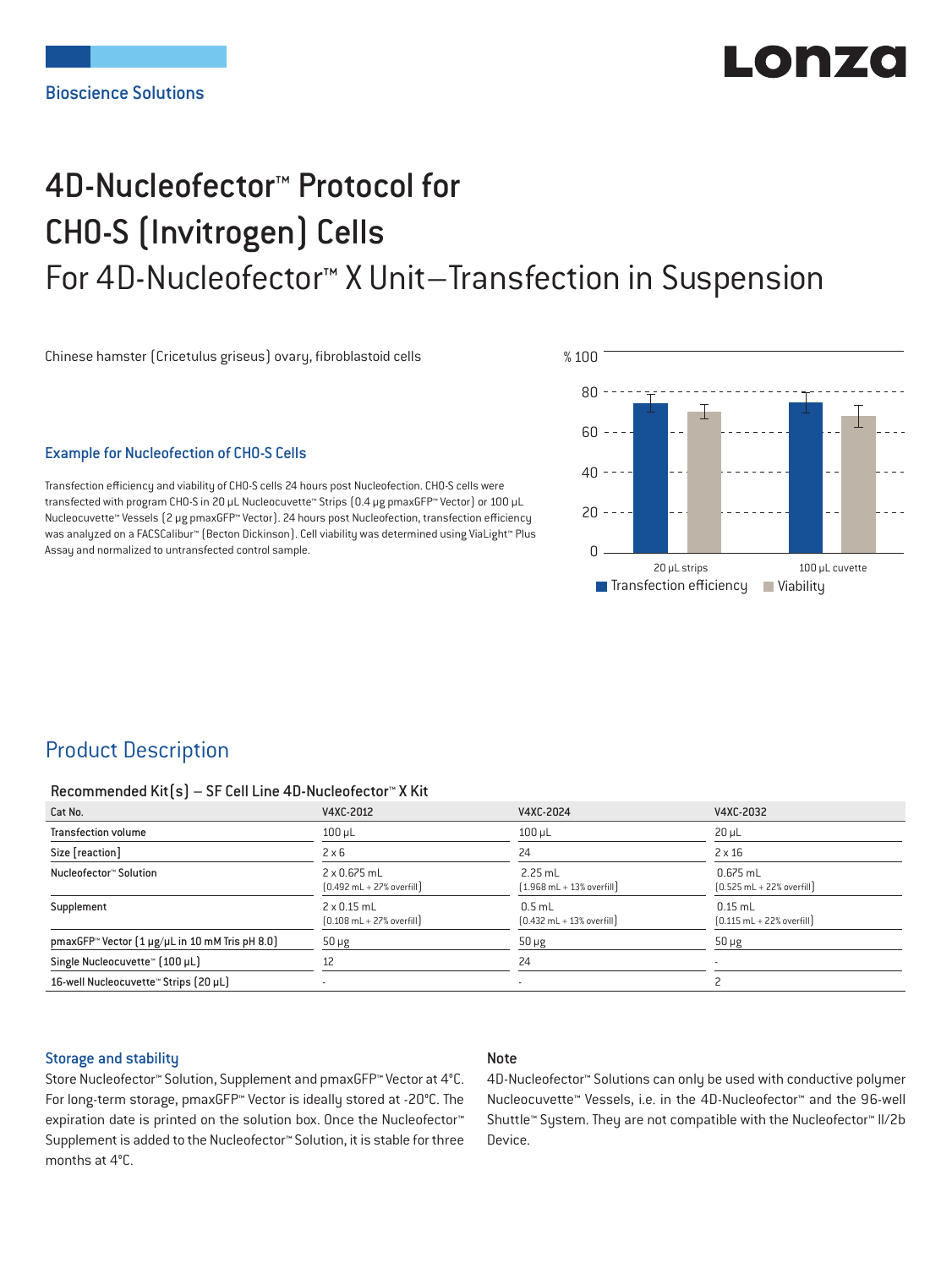## Required Material

## Note

Please make sure that the entire supplement is added to the Nucleofector™ Solution prior to use. For preparing aliquots, mix Nucleofector™ Solution and Supplement in a ratio of 4.5 : 1 (see Table 1).

- 4D-Nucleofector™ System (4D-Nucleofector™ Core Unit and 4D-Nucleofector™ X Unit)
- Supplemented 4D-Nucleofector™ Solution at room temperature
- Supplied 100 μL single Nucleocuvette™ or 20 μL 16-well Nucleocuvette™ Strips
- Compatible tips for 20 μL Nucleocuvette™ Strips: epT.I.P.S. [US/ CDN: Eppendorf North America, Cat. No. 2491.431, Rest of World: Eppendorf AG, Cat. No. 0030073.266], Matrix TallTips™ [Matrix Technologies Corp., Cat. No. 7281] or LTS Tips [Rainin Instrument, LLC, Cat. No. SR-L10F, SR/SS-L250S, SR/SS-L300S]. Before using other types of pipette tips, please ensure they reach the bottom of the Nucleocuvette™ wells without getting stuck
- Supplied pmaxGFP™ Vector, stock solution 1 μg/μL

## Note

When using pmaxGFP™ Vector as positive control, dilute the stock solution to an appropriate working concentration that allows pipetting of the recommended amounts per sample (see Table 3). Make sure that the volume of substrate solution added to each sample does not exceed 10% of the total reaction volume (2 μL for 20 μL reactions; 10 μL for 100 μL reactions).

- Substrate of interest, highly purified, preferably by using endotoxin-free kits; A260:A280 ratio should be at least 1.8
- Cell culture plates of your choice
- Culture medium: CD-CHO Medium (Invitrogen, Cat. No. 10743-011) with 10 mL/l HT-Supplement (Invirtogen, CAT.No. 11067-030) and 8 mM L-Glutamine (Lonza, Cat.No. BE17-605E)
- Prewarm appropriate volume of culture medium to 37°C (see Table 2)
- Appropriate number of cells/sample (see Table 3)

## 1. Pre Nucleofection

## Cell culture recommendations

- 1.1 Replace media every 2 3 days
- 1.2 Passage cells at a maximum density of  $2 \times 10^6$  to  $3 \times 10^6$ cells/mL
- 1.3 Seed out  $1 2 \times 10^5$  cells/mL. For more details please refer to supplier's informations
- 1.4 Subculture 2 days before Nucleofection. Cells should be grown to a density of  $1 - 2 \times 10^6$ /mL before Nucleofection

## 2. Nucleofection

For Nucleofection sample contents and recommended Nucleofector™ Program, please refer to Table 3.

- 2.1 Please make sure that the entire supplement is added to the Nucleofector™ Solution
- 2.2 Start 4D-Nucleofector™ System and create or upload experimental parameter file (for details see device manual)
- 2.3 Select/Check for the appropriate Nucleofector™ Program (see Table 3)
- 2.4 Prepare cell culture plates by filling appropriate number of wells with desired volume of recommended culture media (see Table 2) and pre-incubate/equilibrate plates in a humidified 37°C/5% CO<sub>2</sub> incubator
- 2.5 Pre-warm an aliquot of culture medium to 37°C (see Table 2)
- 2.6 Prepare plasmid DNA or pmaxGFP™ Vector or siRNA (see Table 3)
- 2.7 Harvest the cells by trypsinization (please see  $1.6 1.8$ )
- 2.8 Count an aliquot of the cells and determine cell density
- 2.9 Centrifuge the required number of cells (see Table 3) at 90xg for 10 minutes at room temperature. Remove supernatant completely
- 2.10 Resuspend the cell pellet carefully in room temperature 4D-Nucleofector™ Solution (see Table 3)
- 2.11 Prepare mastermixes by dividing cell suspension according to number of substrates
- 2.12 Add required amount of substrates to each aliquot (max. 10% of final sample volume)
- 2.13 Transfer mastermixes into the Nucleocuvette™ Vessels

#### Note

As leaving cells in Nucleofector™ Solution for extended periods of time may lead to reduced transfection efficiency and viability it is important to work as quickly as possible. Avoid air bubbles while pipetting.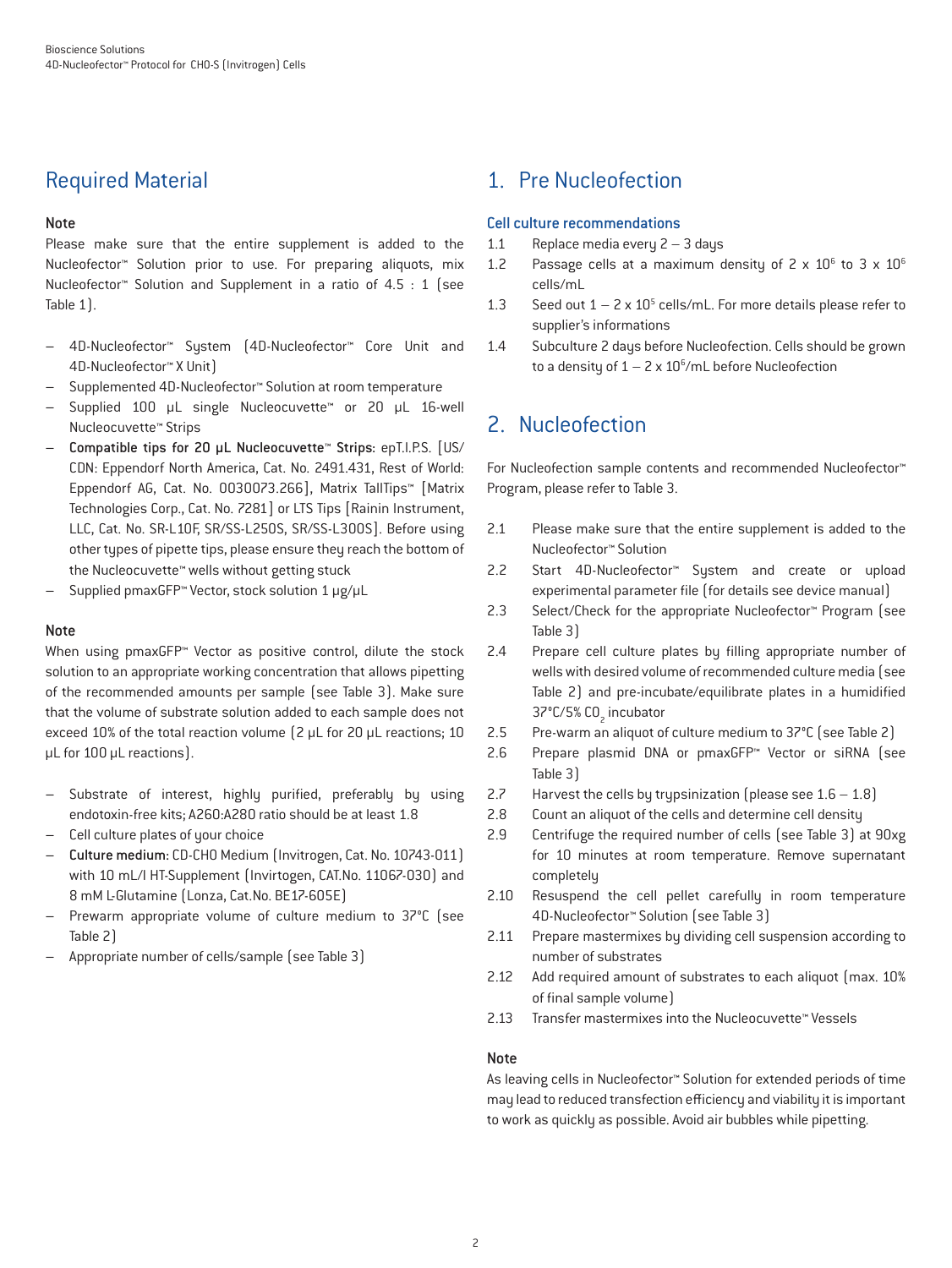- 2.14 Gently tap the Nucleocuvette™ Vessels to make sure the sample covers the bottom of the cuvette
- 2.15 Place Nucleocuvette™ Vessel with closed lid into the retainer of the 4D-Nucleofector™ X Unit. Check for proper orientation of the Nucleocuvette™ Vessel
- 2.16 Start Nucleofection process by pressing "Start" on the display of the 4D-Nucleofector™ Core Unit (for details, please refer to the device manual)
- 2.17 After run completion, carefully remove the Nucleocuvette™ Vessel from the retainer
- 2.18 Incubate Nucleocuvette™ 10 min at room temperature
- 2.19 Resuspend cells with pre-warmed medium (for recommended volumes see Table 2). Mix cells by gently pipetting up and down two to three times. When working with the 100 μL Nucleocuvette™ use the supplied pipettes and avoid repeated aspiration of the sample
- 2.20 Plate desired amount of cells in culture system of your choice (for recommended volumes see Table 2).

## 3. Post Nucleofection

3.1 Incubate the cells in humidified  $37^{\circ}$ C/5% CO<sub>2</sub> incubator until analysis. Gene expression or down regulation, respectively, is often detectable after only 4 – 8 hours

## Table 1: Volumes required for a single reaction

|                                  | 100 µL Single Nucleocuvette™ | 20 µL Nucleocuvette™ Strip |
|----------------------------------|------------------------------|----------------------------|
| Volume of Nucleofector™ Solution | 82 µL                        | 16.4 uL                    |
| <b>Volume of Supplement</b>      | 18 µL                        | 3.6 uL                     |

#### Table 2: Required amounts of cells and media for Nucleofection

|                                               |                                    | 100 µL Single Nucleocuvette™               | 20 µL Nucleocuvette™ Strip                |
|-----------------------------------------------|------------------------------------|--------------------------------------------|-------------------------------------------|
| Culture plate format                          |                                    | 12-well plate                              | 96-well plate                             |
| Culture medium                                | Pre-filled in plate                | $500 \mu L$                                | 150 uL                                    |
|                                               | Added to sample post Nucleofection | 400 µL (if different media indicate which) | 80 µL (if different media indicate which) |
| Volume of sample transferred to culture plate |                                    | complete sample (use supplied pipettes)    | $25 \mu L$                                |
| Final culture volume                          |                                    | $1000 \mu L$                               | 200 uL                                    |

## Table 3: Contents of one Nucleofection sample and recommended program

|                               |                                         | 100 µL Single Nucleocuvette™                                                         | 20 µL Nucleocuvette™ Strip                                                             |
|-------------------------------|-----------------------------------------|--------------------------------------------------------------------------------------|----------------------------------------------------------------------------------------|
| Cells                         |                                         | $2 \times 10^6$<br>(Lower or higher cell numbers may influence transfection results) | $4 \times 10^{5}$<br>[Lower or higher cell numbers may influence transfection results] |
| Substrate*                    | pmaxGFP™ Vector                         | 2 µg                                                                                 | $0.4 \mu g$                                                                            |
| or                            | plasmid DNA (in H <sub>2</sub> O or TE) | $1 - 5 \mu g$                                                                        | $0.2 - 1 \mu$ g                                                                        |
| <b>or</b>                     | siRNA                                   | $10-100$ nM siRNA $(3-30$ pmol/sample)                                               | 10-100 nM siRNA [0.6-6 pmol/sample]                                                    |
| SF4D-Nucleofector™ X Solution |                                         | $100$ $\mu$ L                                                                        | $20 \mu L$                                                                             |
| Program                       |                                         | DU-158                                                                               | <b>DU-158</b>                                                                          |

\* Volume of substrate should comprise maximum 10% of total reaction volume